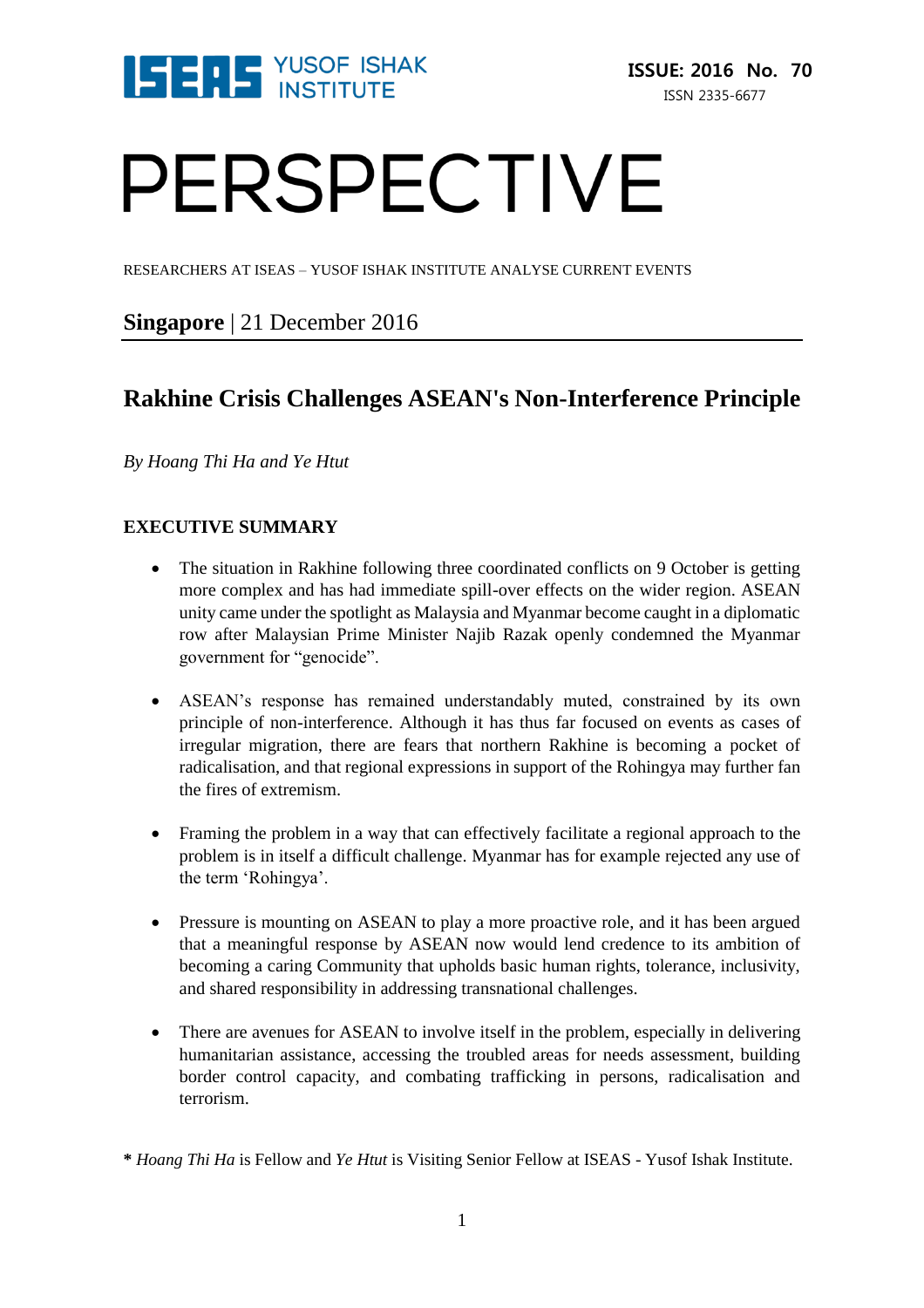

# **INTRODUCTION**

<u>.</u>

On 9 October, three Myanmar border guard posts in the township of Maungdaw came under attack with nine policemen being killed and loads of weapons and ammunitions being ferried away. The number of attackers, reportedly ranging from 200 to 800, displayed an unprecedented level of planning and marked a major escalation in violence. Investigations by the Myanmar government claimed that the attacks were organised by Aqa Mul Mujahidin (AMM) and Rohingya Solidarity Organisation (RSO) which received training and financial support from extremists in Bangladesh, Pakistan and some Middle Eastern countries.<sup>1</sup>

Following the attacks, the Myanmar police and military launched a counter-insurgency operation in northern Rakhine, where 90% of the population are Muslims. The crackdown has caused around 20,000 Muslims to flee to Bangladesh in the last two months. There were accusations of extrajudicial killings and abuses by the Myanmar security forces, all of which were denied by the Myanmar government. The area is currently locked down and it is difficult to distinguish fact from fiction.

This precarious situation has a long history concerning the contested origin and status of the Rohingya community in Rakhine, many of whom are denied full citizenship and have been living on the margins of the country's socio-political life for decades. Mutual fear, distrust and resentment between the Muslims and the Buddhist communities in Rakhine run deep. The Rakhine people, also one of Myanmar's poorest minorities, see the Muslims as a threat to their identity, as well as a competitor for limited economic opportunities and political power.

For decades, the Muslims in Rakhine have identified themselves as 'Rohingya' with the belief that it would give them enough of an ethnic identity to qualify for indigenous group status and therefore citizenship by birth under the 1982 Citizenship Law. The term however is strongly rejected by the Myanmar government and the Rakhine, who see these Muslims as descendants of Bangladeshi migrants and insist on calling them 'Bengalis' as a token of their roots.<sup>2</sup> This terminology tussle has become a key obstacle to the naturalisation process for the Muslims in Rakhine.

Suppressed under military rule, inter-communal tensions between the Muslims and the Rakhine have escalated as the country embarks on its process of democratisation. The changing contexts both locally and nationally have advantaged the Rakhine and further marginalised the Muslims, driving bigger wedges between them and further charging sentiments on the ground. Four years after the first major flare-up of violence in 2012, the situation has become more complex and multi-faceted, and spill-over effects have impacted the ASEAN region.

<sup>&</sup>lt;sup>1</sup> President Office of the Republic of the Union of Myanmar, Press release regarding the attacks on the Border Guard Police posts in Maungdaw Township, 13th October 2016.

<sup>2</sup> Other communities, including the Chinese, Indian and Nepali, who migrated *en masse* to Myanmar after the British conquered Myanmar in 1824, can become naturalised under the 1982 Citizenship Law. There is a concern that these communities will also contest for the ethnic status if the Rohingya is recognised as such.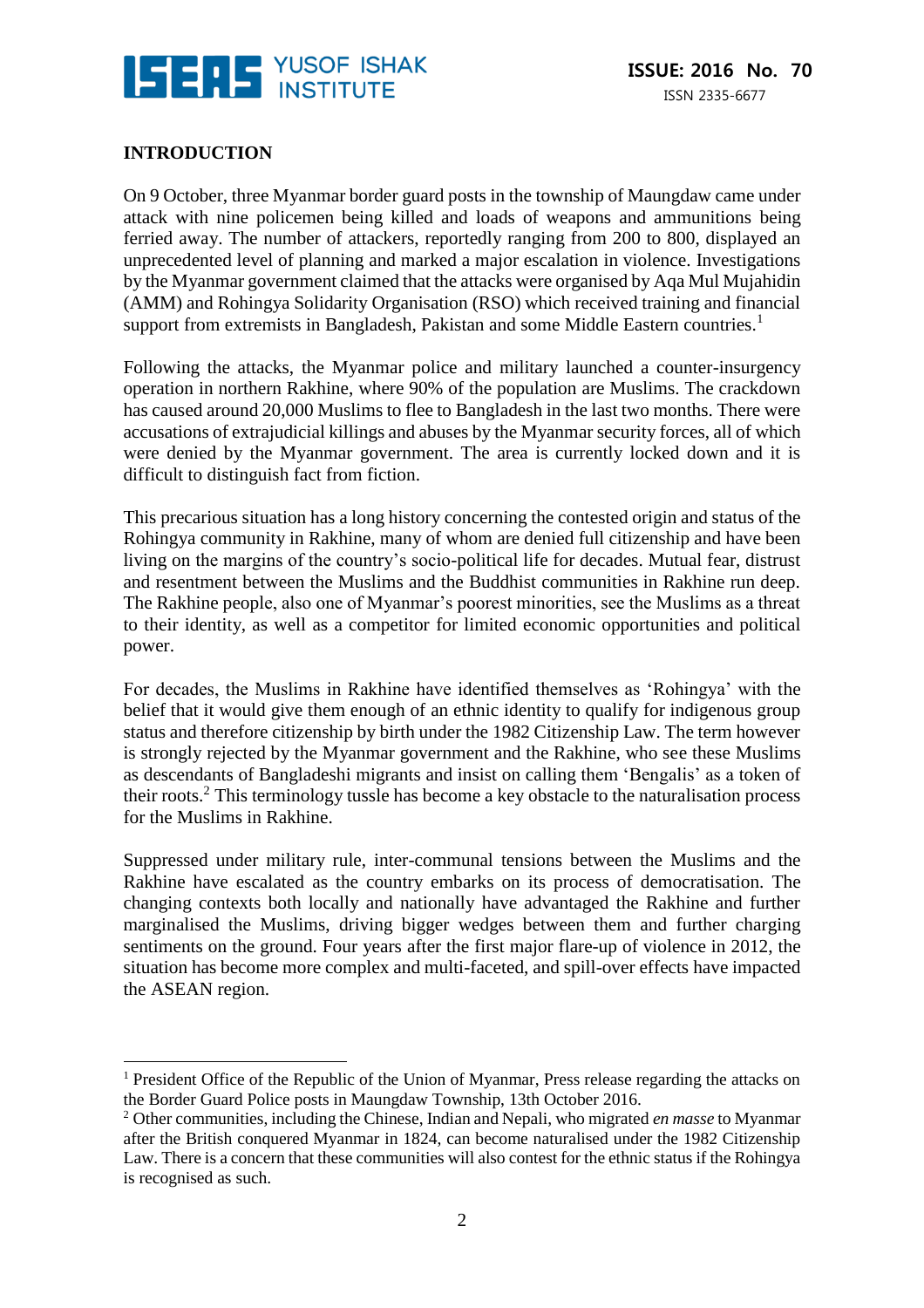

# **IMPLICATIONS FOR ASEAN**

#### *Unity under stress*

The surging violence in Rakhine has ramifications on ASEAN unity. Malaysia's Prime Minister Najib Razak for example has publicly condemned the Myanmar government with accusations of "genocide" and questioned Aung San Suu Kyi's leadership credentials. His criticism was followed by calls from Malaysia's Youth and Sports Minister, Khairy Jamaluddin, to review Myanmar's membership in ASEAN.

Muslim solidarity certainly played a part in Malaysia's response. During closed-door ASEAN meetings, Malaysia and Indonesia have always been the most vocal in urging Myanmar to resolve the Rohingya problem. Malaysia has also galvanised international support for the Rohingya through the Organisation of Islamic Cooperation (OIC), with its former Foreign Minister Syed Hamid Albar being appointed in 2014 as the OIC Special Envoy on Myanmar.

To be sure, Najib's recent open criticism of Myanmar was also designed to shore up his own domestic political standing. Faced with the challenge of a general election and beleaguered by the 1MDB corruption scandal, he has played up the religion card to great intensity in the hope that bolstering his Islamic credentials will solidify and expand support for him among Muslims in Malaysia. Myanmar reacted strongly to Najib's move and has banned its citizens from working in Malaysia. This discord jeopardises ASEAN's unity.

#### *Exodus to neighbouring countries*

<u>.</u>

Since 2012, hundreds of thousands of Rohingya have fled to neighbouring countries. Between January 2014 and May 2015, 88,000 refugees from Myanmar-Bangladesh borderlands, most of whom were Rohingya, took boats across the Bay of Bengal transiting Thailand to reach Indonesia and Malaysia.<sup>3</sup> Many of them were victims of unscrupulous people-trafficking networks.

Unwelcoming in the beginning, Indonesia and Malaysia eventually agreed in May 2015 to allow around 7,000 of these to come ashore and provided them with temporary shelter pending repatriation or resettlement within a year. As of October 2016, 90% of 150,669 refugees and asylum-seekers living in Malaysia are from Myanmar, of whom 54,856 are Rohingya.<sup>4</sup> In Indonesia, there remained over 300 Rohingya as of February 2016.<sup>5</sup>

The influx of these refugees put the neighbouring countries in a dilemma. Not being signees of the 1951 Convention relating to the Status of Refugees, their agreement to temporarily shelter the migrants therefore came with a condition that the international community must urgently share this burden and provide necessary support, including financial assistance.

<sup>&</sup>lt;sup>3</sup> Eleanor Albert, "The Rohingya Migrant Crisis", Backgrounder for Council on Foreign Relations, 9 December 2016.

<sup>4</sup> "Malaysia Steps up Anti-Myanmar Rhetoric", *The Bangkok Post*, 3 December 2016.

<sup>&</sup>lt;sup>5</sup> UNHCR Factsheet on Indonesia, February 2016 [\(http://www.unhcr.org/50001bda9.pdf\)](http://www.unhcr.org/50001bda9.pdf)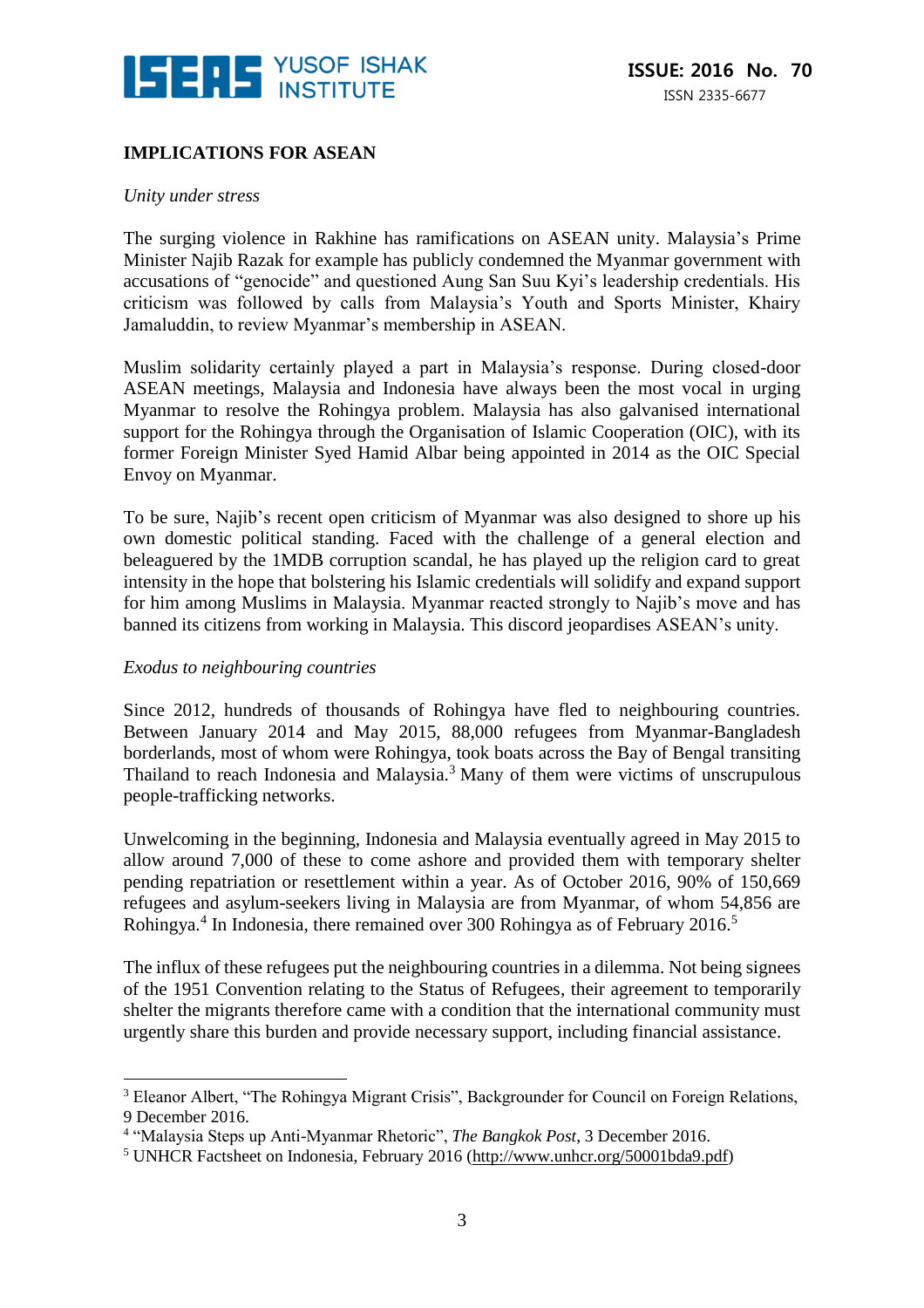

# *Fomenting radicalism and terrorism*

The travails of the Rohingya, especially in the wake of the reported torching of buildings in Wa Peik in the last month,<sup>6</sup> have caught the imagination of Muslims worldwide and made it a fertile ground for a new front of jihadism. Northern Rakhine may therefore be on the verge of becoming another pocket of radicalisation in Southeast Asia. The coordinated border attacks in Maungdaw could be a foretaste of a new violence threshold to come. A few days after the attacks, an unverified video of militants appeared, showing a banner calling on "all Rohingya around the world to prepare for jihad and join their fight"<sup>7</sup>. There have been media reports of Rohingya militants being recruited from refugee camps in Cox's Bazar of Bangladesh for training in Pakistan since 2012, who are currently operational in remote border areas of Bangladesh.<sup>8</sup>

Pro-Rohingya sentiments are also energising extremist elements in Indonesia and Malaysia at a time when religious tensions and the trend towards Islamic orthodoxy are running high in these countries. Since 2012, there have been protest marches and demonstrations in Indonesia in support of the Rohingya, as well as calls for revenge. In May 2013 and November 2016, police foiled two attempts by Indonesian Muslim militants to bomb the Myanmar Embassy in Jakarta. In Malaysia, Najib's rousing speech denouncing Myanmar's apathetic response to the plight of the Rohingya people at the Solidarity Assembly for Rohingya on 4 December may also have the unintended consequence of galvanising jihadist sentiments in Malaysia.

There is also fear that the Islamic State in Iraq and Syria (ISIS), with a shrinking foothold in the Middle East, may look to Southeast Asia for its next base. A warning came recently from Malaysia Defence Minister Hishammuddin Hussein when he called for increased ASEAN cooperation to neutralise any such attempt by ISIS.<sup>9</sup> Apart from the support it enjoys from terrorist and extremist groups in the region, ISIS could well exploit the Rohingya problem both as a source for new recruits as well as fodder for its message of Muslim victimhood and claim the need for an Islamic Caliphate in the region. With these region-wide implications, it is no longer rational for Myanmar to insulate the situation in Rakhine as a purely internal security issue.

# *Reputational cost for ASEAN*

<u>.</u>

Beyond its political and security implications, the Rohingya issue has dealt a reputational blow to the credibility of the ASEAN Community that was launched last year. The notion of a caring and sharing community rings hollow in the absence of a meaningful response to this latest humanitarian challenge. There has been growing external criticism and internal frustration over ASEAN inability to deal with the problem.

<sup>6</sup> http://www.bbc.com/news/world-asia-38298334

<sup>7</sup> https://www.youtube.com/watch?v=Zy7bI-fRVbU

<sup>8</sup> http://indiatoday.intoday.in/story/pakistan-terror-outfits-rohingya-militants-bangladeshmyanmar-jet-lashkar-taiba/1/798903.html.

<sup>9</sup> "ISIS may set up terror base in Asean region, warns Malaysia's defence minister", *The Straits Times*, 17 December 2016.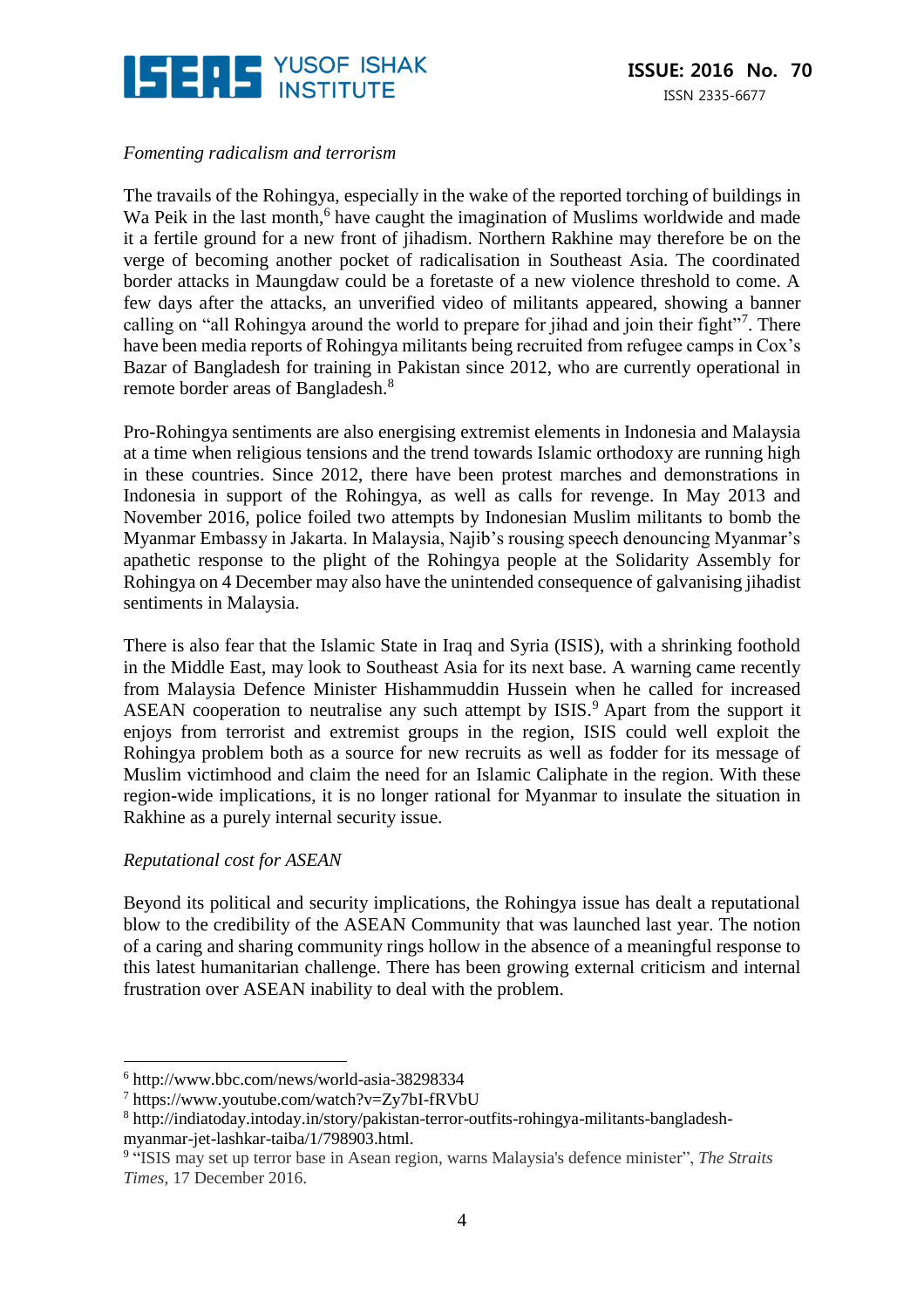

## **ASEAN'S RESPONSE: 2009-2016**

ASEAN's response to the Rohingya problem has been limited in scope. While relevant statements emphasise the need to address the root causes of the problem, ASEAN, bound by the non-interference principle, has refrained from openly admonishing Myanmar or proactively tackling the problem head-on. Furthermore, due to Myanmar's denunciation of the term 'Rohingya', framing the problem itself for a regional approach is a big challenge. ASEAN's approach has thus far focused on tackling the issue under the rubric of irregular migration.

The problem featured for the first time on ASEAN's agenda during the 14<sup>th</sup> ASEAN Summit in 2009 under Thailand's Chairmanship, in one paragraph in the Chairman's Statement. It referred to "illegal migrants in the Indian Ocean" instead of "Rohingya", and tasked the ASEAN Secretary-General to coordinate with the Myanmar government to obtain relevant statistics about these migrants. The latter point would have been noteworthy if it had been followed through. However, the Chairman's Statement is not a negotiated document and Thailand obviously had used the Chair's prerogative in inserting this point—and to no known practical effect. The then-Secretary-General, Dr. Surin Pitsuwan, tried to follow up but failed in the absence of political will and consensus among ASEAN member governments.

Last year when a humanitarian crisis unfolded as tens of thousands of Rohingya and Bangladeshi migrants were stranded at sea, and mass graves were uncovered in southern Thailand and northern Malaysia, the trafficking in persons became a top ASEAN priority. Malaysia, the ASEAN Chair for 2015 and one of the most affected countries, played a proactive leadership role. It convened a special ASEAN ministerial meeting on transnational crime (AMMTC) in July 2015 to discuss regional solutions to the problem, and search for a balanced approach between humanitarian response and law enforcement. ASEAN remained focused on the matter throughout 2015 with the establishment of a trust fund to provide emergency humanitarian support for victims, and the inclusion of peoplesmuggling in the AMMTC's portfolio.

These developments provided impetus for the signing of the ASEAN Convention Against Trafficking in Persons, Especially Women and Children (ACTIP) in November last year. Three ASEAN member countries have ratified the Convention, including Thailand, a major transit point for maritime migration from Myanmar and Bangladesh. Having been criticised for reported connections between Thai authorities and people traffickers, the Thai government has increased anti-trafficking law enforcement efforts and initiated prosecution of cases of abuse of illegal migrants.

Unlike Malaysia, Indonesia took the path of quiet diplomacy, with a meeting between its Foreign Minister Retno Marsudi and Aung San Suu Kyi on 6 December. Following this, Myanmar called for an ASEAN foreign ministers retreat in Yangon on 19 December to discuss recent developments in Rakhine. This retreat, the first of its kind, failed to reach any agreement that would present ASEAN with an effective role to play. Suggestions such as establishing an ASEAN eminent persons group to lead a fact-finding mission or utilising ASEAN disaster relief mechanisms to address humanitarian needs were brushed aside.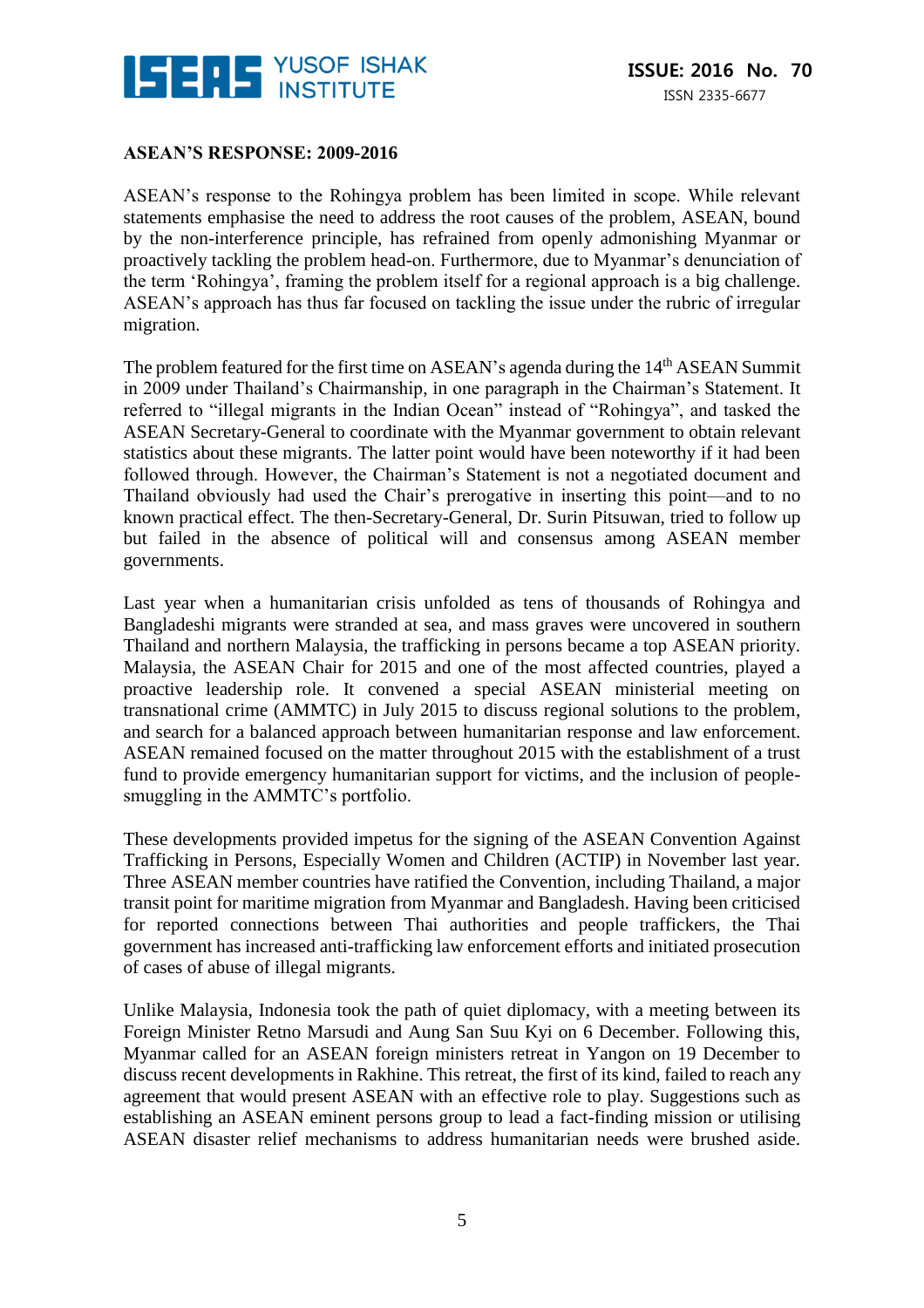

While Myanmar promised to grant necessary humanitarian access, it remained ambivalent about when and how ASEAN could participate.<sup>10</sup>

By convening the retreat, Myanmar intended to keep ASEAN foreign ministers appraised of the situation and urged ASEAN countries to give Myanmar time and space to address the problem. It had no desire to build any new mechanism involving ASEAN at this time, pending the work of the Advisory Commission on Rakhine State led by former UN Secretary-General Kofi Annan, which is due to submit its final report and recommendations in the second half of 2017.

### **WHAT CAN ASEAN DO?**

<u>.</u>

Be that as it may, ASEAN is well advised to continue seeking a solution to the situation in Rakhine and mitigating its regional implications. It is well positioned to exercise some leverage thanks to its principle of non-confrontational persuasion and its history of constructive engagement with Myanmar when the country was internationally isolated. The following are some possible avenues it can pursue:

- *Persuade Myanmar to allow access by ASEAN representative(s) to the troubled areas, focusing on needs assessment for humanitarian assistance*: With conflicting narratives from the Myanmar government and Rohingya groups inflaming resentment, an objective evaluation of the situation by ASEAN is a good first step towards reconciliation.
- *Play an active role in delivering humanitarian assistance*: Although the Rakhine problem is different in essence from the natural disasters that ASEAN normally encounters, ASEAN's experience, expertise and institutions can be of great assistance. Given the fact that international donor agencies are often met with suspicion and inhospitality by the local Rakhine community<sup>11</sup>, ASEAN may be well placed to bridge the gap between Myanmar and the international community and facilitate effective distribution of assistance. ASEAN did play this unique role after Cyclone Nargis hit Myanmar in 2008. This humanitarian partnership not only helped save lives but also built trust with the Myanmar government.<sup>12</sup>
- *Intensify efforts to combat people smuggling and trafficking in persons*: ASEAN should keep up the momentum gained last year, and continue preventing people-

<sup>&</sup>lt;sup>10</sup> Press release: State Counsellor briefed ASEAN Foreign Ministers on Recent Developments in Rakhine State, 19 December 2016.

<sup>&</sup>lt;sup>11</sup> According to the Inquiry Commission on the Sectarian Violence in Rakhine State: Final Report 23 April 2013, only 20% of the Rakhine trust international non-governmental orgnisations because 90% of their projects in Rohingya villages.

 $_{12}$  ASEAN's success in this mission is two-fold: (i) convincing the Myanmar government to open up to international humanitarian assistance through a sustained institutional arrangement; and (iii) infusing a sense of confidence and comfort within the Myanmar governing in interactions with the world.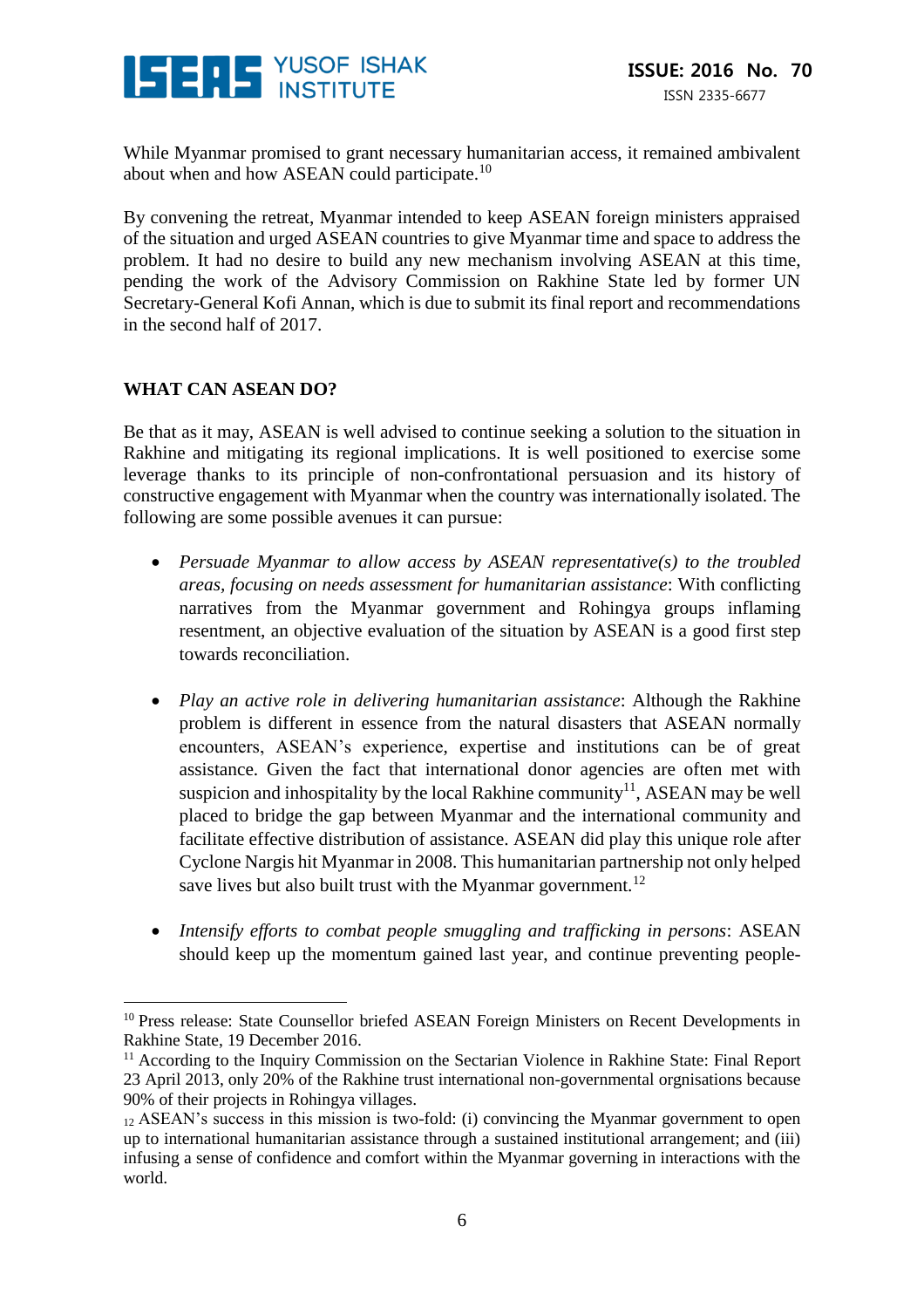

trafficking networks from exploiting the situation in Rakhine. ASEAN members should accelerate their ratification of ACTIP to enable its early enforcement and criminalise TIP-related activities.

- *Enhance regional cooperation in border management and promote anti-radicalism among Muslims in Myanmar and elsewhere:* ASEAN cooperation on border management should be geared towards enhancing Myanmar's border control capacity. Myanmar should also be an emerging focus in ASEAN's anti-radicalism and anti-terrorism efforts, through sharing intelligence and exchanging deradicalisation best practices among member states and with external partners.
- *Encourage new initiatives for peaceful coexistence between Rakhine and Rohingya communities*: a sense of compromise should be inculcated to bridge the two apparently irreconcilable positions regarding the term 'Rohingya'. One proposed solution is to use 'Rohingya' as a name for a community (like the Chinese, Indian and Nepali). This needs to be a package deal that requires compromises from all sides: (i) the Rohingya should renounce their quest for ethnic indigenous status and only seek citizenship; (ii) the Myanmar government should accept that Muslims in Rakhine have a right to self-identity and accelerate a proper and transparent process for their naturalisation.

#### **CONCLUSION**

The October armed attacks in Rakhine and subsequent developments have taken on new dynamics that have region-wide security ramifications and that affect ASEAN unity and credibility. It is increasingly untenable for ASEAN to insulate itself from this unfolding crisis behind the shield of non-interference.

The foreign ministers retreat in Yangon was a disappointment in the sense that no specific role or follow-up action for ASEAN was conceived that could help alleviate the problem. However, engaging Myanmar on this matter was a commendable effort. The situation in Rakhine, once a taboo subject in ASEAN contexts, has at least now precipitated an ASEAN foreign ministers meeting that will serve as a platform for further discussions and negotiations on the issue.